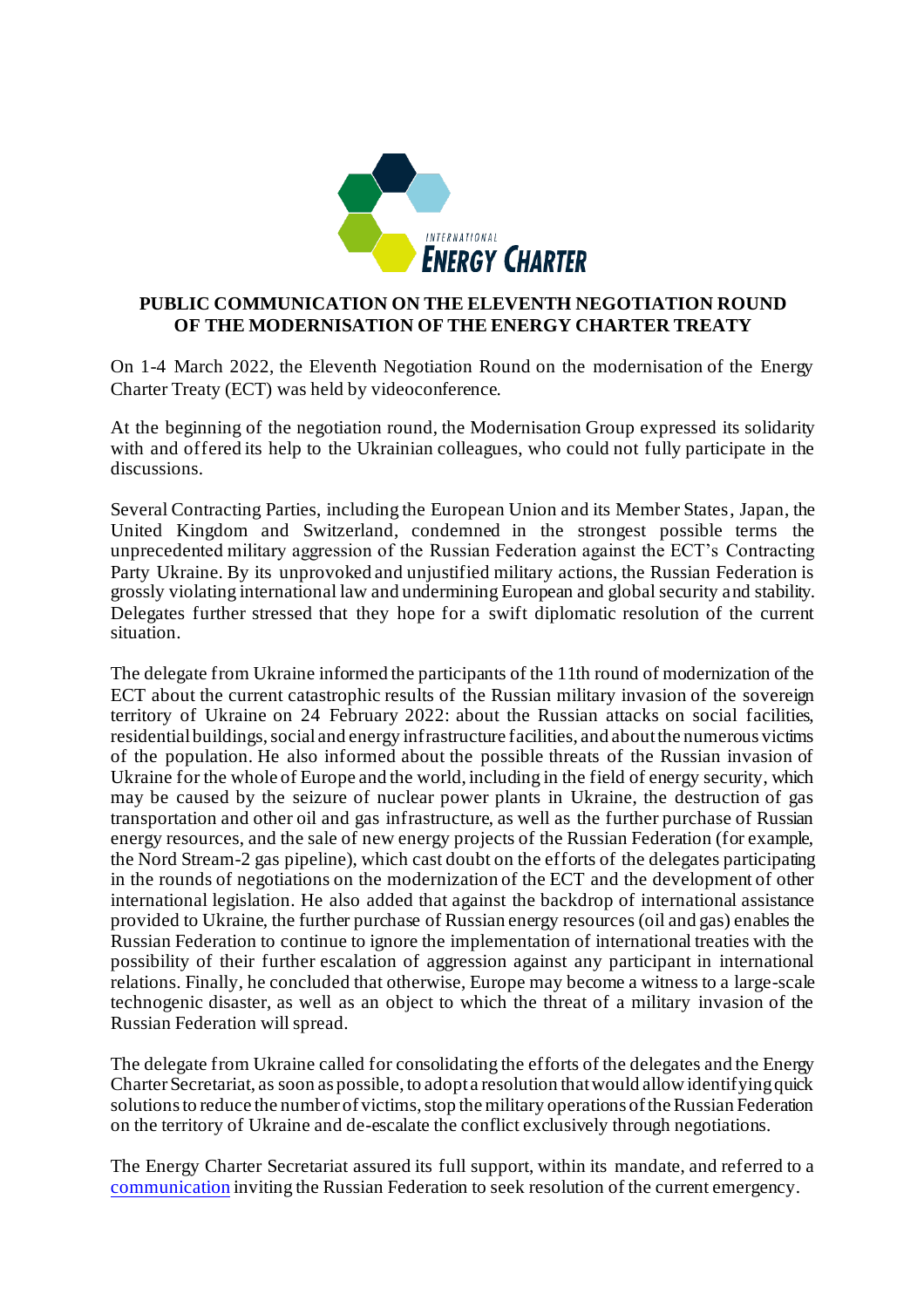The following topics were addressed:

- *Investment protection* 
	- o *Definition of 'Investment'*
	- o *Definition of 'Fair and Equitable Treatment'*
	- o *Definition of indirect expropriation*
	- o *Denial of benefits*
	- o *MFN clause*
	- o *Right to regulate*
	- o *Umbrella clause*
- *Dispute settlement* 
	- o *Frivolous claims*
	- o *Security for costs*
	- o *Third party funding*
	- o *Transparency*
	- o *Valuation of damages*
- *Sustainable development and corporate social responsibility*
- *Definition of 'Economic Activity in the Energy Sector'*

In the course of the eleventh Negotiation Round, the Modernisation Group discussed the aforementioned topics on the basis of draft compromise proposals, submissions and comments provided by the delegations, taking into account the progress made in the previous Negotiation Rounds. 1

In relation to the "Definition of Investment", the Modernisation Group addressed the outstanding issue of public debt. Good progress was made on the "Definition of indirect expropriation", "Denial of benefits" and "MFN clause". The "Definition of Fair and Equitable Treatment (FET)" will be further discussed together with the "Umbrella clause".

Concerning the "Right to regulate", the Modernisation Group advanced its discussions on the introduction of a self-standing article in the ECT. In addition, progress was made on General Exceptions (Article 24 ECT) and a new article addressing Security Exceptions.

The Modernisation Group substantially advanced discussions on "Security for Costs" and "Valuation of damages". The Modernisation Group also had some discussions on "Transparency", which will continue to be addressed in the following round.

Discussions on the topics of "Frivolous Claims" and "Third Party Funding" were tentatively concluded.

In the context of Sustainable Development and Corporate Social Responsibility, progress was made on provisions referring to relevant international instruments and agreements and on Environmental Impact Assessment. Furthermore, delegations considered the article on climate change and clean energy transition as well as a proposal for the resolution of disagreements between Contracting Parties concerning sustainable development.

<sup>1</sup> For public communications with respect to the previous Negotiation Rounds, please consult <https://www.energychartertreaty.org/modernisation-of-the-treaty/>.